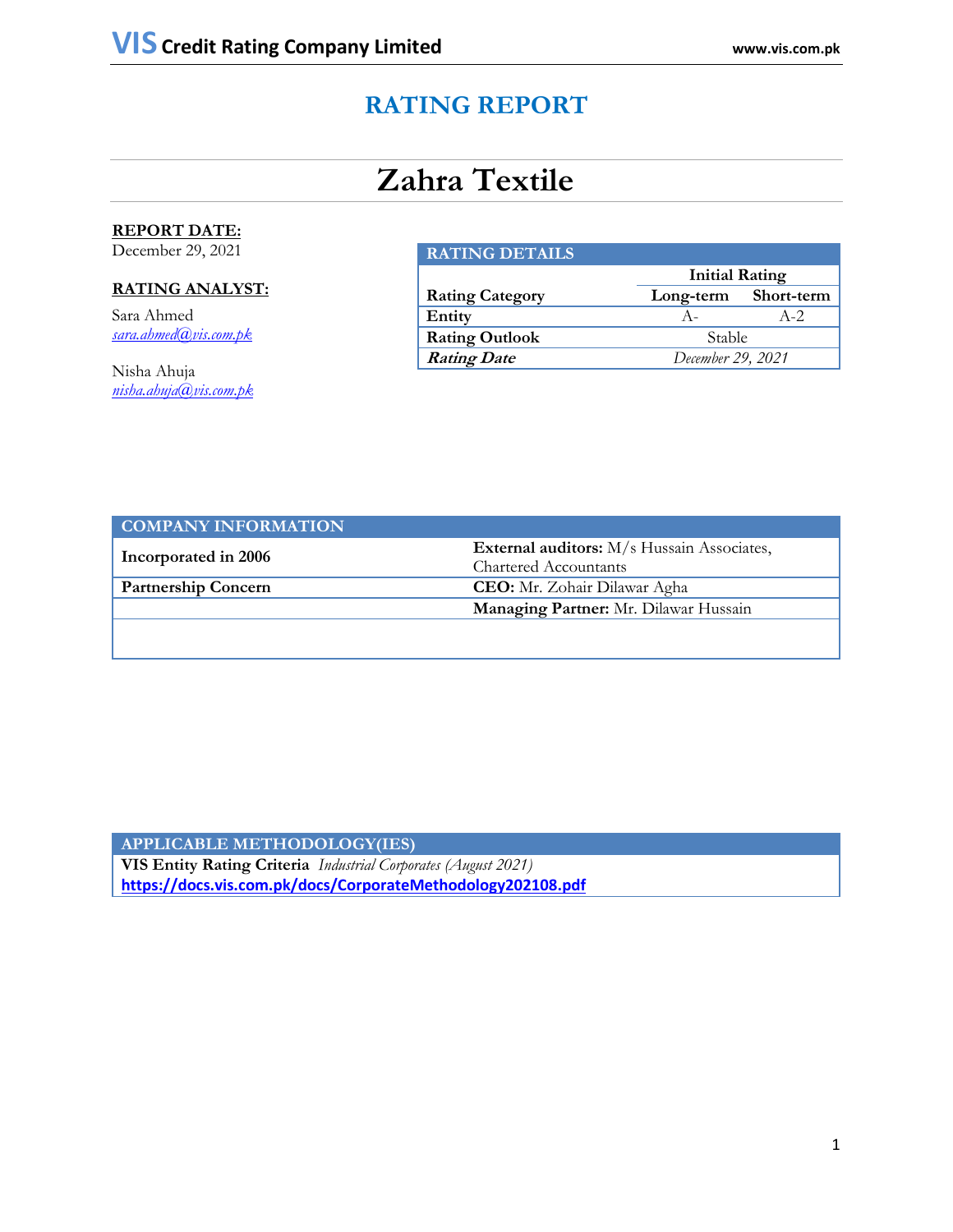# **Zahra Textile**

### **OVERVIEW OF THE RATING RATIONALE** Zahra Textile (ZT) was incorporated in Pakistan in 2006 and operates as a partnership concern. The principal activity of the Company is manufacturing and sale of yarn and manufacturing and sale of brown paper. Zahra Textile (ZT) was established in 2006 as a sole proprietorship and later converted into private limited company in 2009. In 2010, the company reverted back to being a sole proprietorship and subsequently in 2013 converted into a partnership concern. ZT is a family owned business. Principal business activity of ZT is spinning however they have a relatively smaller scale manufacturing set-up of paper and paper board. Head office of the Company is located in Karachi with the manufacturing facility located at Nooriabad District Jamshoro, Sindh. The power requirement of the Company is met through gas based generators for Textile segment and through HESCO for Paper and Paper Board segment. **Operations** ZT's core business relates to manufacturing of yarn from a mix of imported and local cotton. ZT has an installed spinning capacity of 16.32m Kgs of yarn. Historically, this unit has been operating at high capacity utilization levels barring FY20 due to COVID-19 led disruption. Yarn count is made as per order requirement and is mostly produced on course counts. Paper segment produces brown paper which is supplied to packaging industry to produce corrugated box cartons. It has an installed capacity of 36m kg per annum. This unit remained close during FY20 owing to slowdown in paper market. **Key Rating Drivers Ratings incorporate conservative financial management** Given the highly commoditized nature of business, margins and financial performance of players have depicted volatility due to inherent cyclicality of crop levels and variations in cotton prices. Keeping the cyclicality of the business in view, the management of the company continues to pursue a conservative financial policy aimed towards building a stronger balance sheet footing, enabling the company to weather downturns in the industry. Moreover, diversification into paper and board business, while still a small contributor, aims to provide greater operational efficiency through optimal utilization of power resources. Going forward, emphasis of the Company is to further strengthen liquidity profile through higher retention before any capacity expansion or business integration is pursued. **Positive growth momentum in textile sector lends support to the business risk of the Company.**  Textile sector of Pakistan has recorded impressive growth in FY21 and exhibits the same trend in the ongoing year as well. Lifting of Covid-19 led lockdowns, diversion of orders from regional countries facing severe COVID-19 disruption and US-China trade disruption has enabled Pakistan to increase its

textile exports. Furthermore, supportive government policies in the form of subsidized utility tariff, low interest rates (Export Finance Schemes), Long Term Financing Facility (LTFF) and Temporary Economic Refinance Facility (TERF) has provided impetus to the textile sector. Hence, the demand for textile products is expected to stay sound in the medium term. Within spinning sector, increase in international prices of yarn in lieu of increasing cotton rate along with inventory gains has helped the sector enhance its margins. Going forward, margins of the spinning sector are expected to stabilize once the low cost inventory is utilized and impact of ongoing higher cotton rates takes effect. Meanwhile, the ongoing fiscal year is expected to see a higher local cotton production vis-à-vis previous year on account of attractive prices available to crop growers and improvement in cotton yield.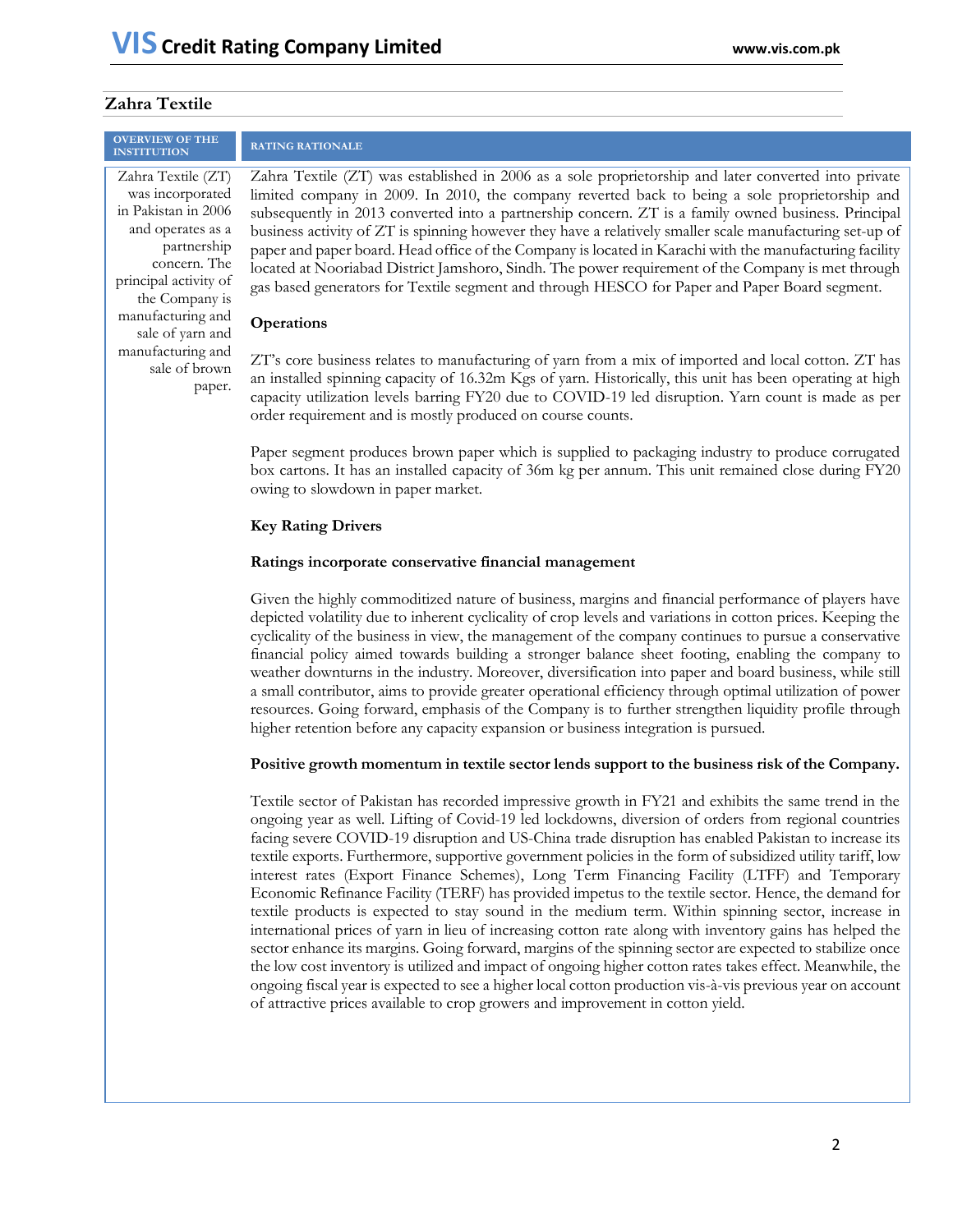# **Topline of the Company has depicted sound growth over the last three years barring FY20 due to Covid-19 led disruption.**

Sales revenue of the Company has grown over the last three years with majority of the revenues comprising of direct and indirect exports. However, sales revenue growth stood muted during FY20 on account of Covid-19 induced slowdown and temporary plant closure within textile unit while operations of Paper and Paper Board were completely shut down. In FY21, sales revenue registered strong growth. Growth in topline was mainly due to higher average selling prices. Client concentration risk in sales is considered manageable. Over the years, Company has developed a sound relationship with its customers. Revenue contribution from paper and board segment remains small while margins also remain thin.

# **Gross margins improved during FY21 on the back of higher average selling prices and inventory gains.**

Gross margins of the Company improved during FY21 on account of higher yarn prices along with timely procurement of raw material. Over the years, low levered balance sheet and adequate working capital resources has allowed the company to pursue an effective procurement strategy. While operating expenses remained under pressure on account of higher freight charges it was offset by improvement in gross margins. Going forward management expects further improvement in margins on account of higher yarn prices, efficient cotton procurement and supported by higher textile demand. Nevertheless, the Company remains exposed to volatility in price of key inputs, ongoing freight issues and higher energy (gas) prices.

## **Liquidity profile is supported by healthy cash flows**

Liquidity profile of the company is considered sound with healthy cash flows in relation to outstanding obligations. Debt servicing capability of the Company is at comfortable levels. Aging profile of trade debt remains satisfactory.

## **Conservative financial management supports sound capitalization indicators**

Historically, low gearing and leverage levels is reflective of Company's conservative financial policies, in support of sound capitalization indicators. Equity base has grown on account of healthy profitability. Debt comprises of mainly short term borrowing for wo working capital requirements Leverage and gearing indicators remain sound.

## **Corporate Governance offers room for improvement.**

Corporate Governance infrastructure in place is reflective of company's operational status as a familyowned partnership concern. Ratings remain constrained due to the organizational status of the company.

Internal audit is outsourced to a third party. Change of auditors to "A" category is expected to strengthen external control and disclosure framework. Functioning of the IT department is considered adequate.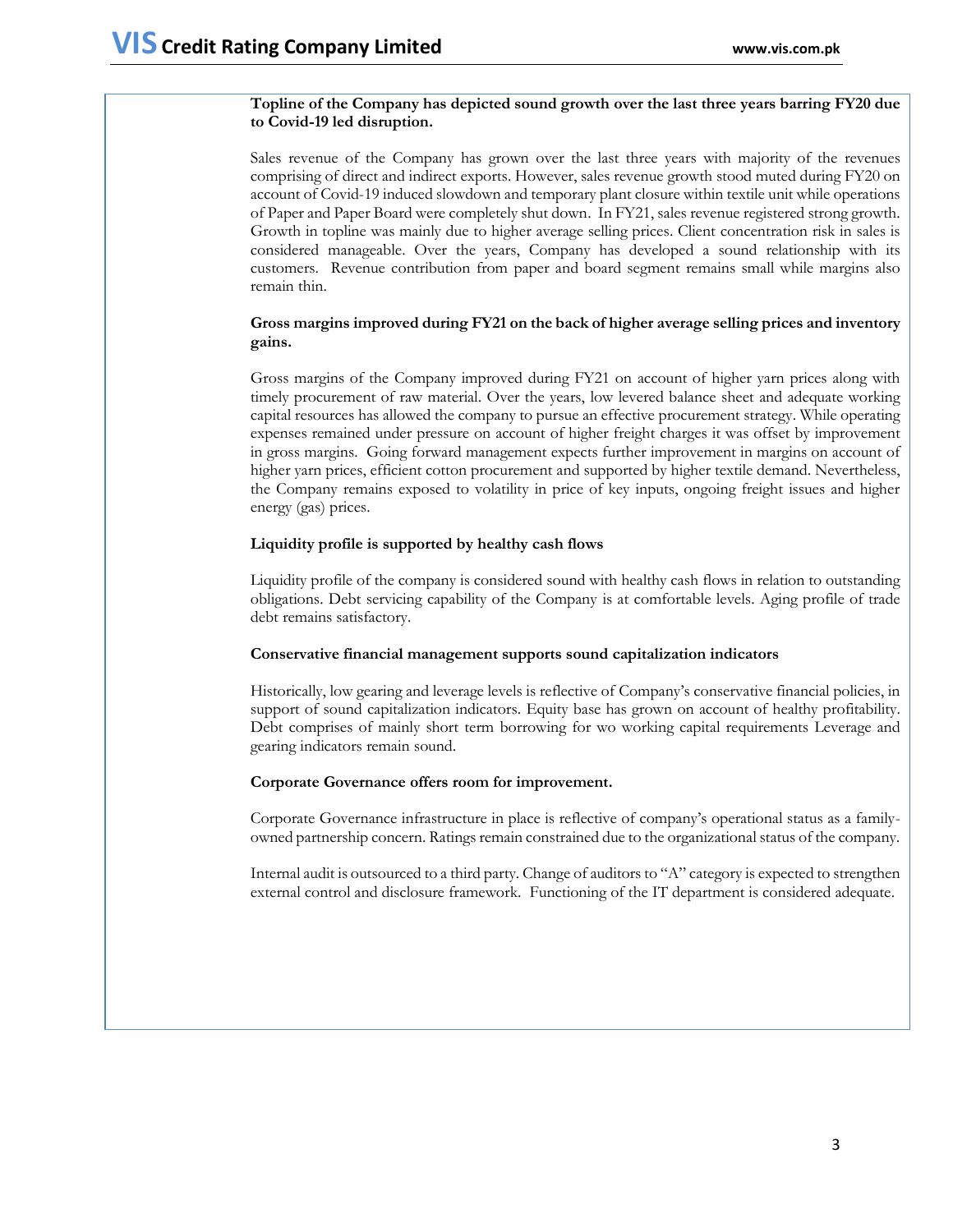### **ISSUE/ISSUER RATING SCALE &DEFINITIONS**

# **VIS** Credit Rating Company Limited

### **RATING SCALE & DEFINITIONS: ISSUES / ISSUERS**

#### **Medium to Long-Term**

#### AAA

Highest credit quality; the risk factors are negligible, being only slightly more than for risk-free Government of Pakistan's debt.

#### AA+, AA, AA-

High credit quality; Protection factors are strong. Risk is modest but may vary slightly from time to time because of economic conditions.

#### A+, A, A

Good credit quality; Protection factors are adequate. Risk factors may vary with possible changes in the economy.

#### BBB+, BBB, BBB-

Adequate credit quality; Protection factors are reasonable and sufficient. Risk factors are considered variable if changes occur in the economy.

#### BB+, BB, BB-

Obligations deemed likely to be met. Protection factors are capable of weakening if changes occur in the economy. Overall quality may move up or down frequently within this category.

#### B+, B, B-

Obligations deemed less likely to be met. Protection factors are capable of fluctuating widely if changes occur in the economy. Overall quality may move up or down frequently within this category or into higher or lower rating grade.

#### CCC

Considerable uncertainty exists towards meeting the obligations. Protection factors are scarce and risk may be substantial.

#### CC

A high default risk

C

A very high default risk

#### D

Defaulted obligations

Rating Watch: VIS places entities and issues on 'Rating Watch' when it deems that there are conditions present that necessitate re-evaluation of the assigned rating(s). Refer to our 'Criteria for Rating Watch' for details. www.vis.com.pk/images/criteria\_watch. pdf

Rating Outlooks: The three outlooks 'Positive', 'Stable' and 'Negative' qualify the potential direction of the assigned rating(s). An outlook is not necessarily a precursor of a rating change. Refer to our 'Criteria for Rating Outlook' for details.www.vis.com.pk/ images/criteria\_outlook.pdf

(SO) Rating: A suffix (SO) is added to the ratings of 'structured' securities where the servicing of debt and related obligations is backed by some sort of financial assets and/or credit support from a third party to the transaction. The suffix (SO), abbreviated for 'structured obligation', denotes that the rating has been achieved on grounds of the structure backing the transaction that enhanced the credit quality of the securities and not on the basis of the credit quality of the issuing entity alone.

# Short-Term

#### $A-1+$

Highest certainty of timely payment; Short-term liquidity, including internal operating factors and /or access to alternative sources of funds, is outstanding and safety is just below risk free Government of Pakistan's short-term obligations.

#### $A-1$

High certainty of timely payment; Liquidity factors are excellent and supported by good fundamental protection factors. Risk factors are minor.

#### $A-2$

Good certainty of timely payment. Liquidity factors and company fundamentals are sound. Access to capital markets is good. Risk factors are small.

#### $A-3$

Satisfactory liquidity and other protection factors qualify entities / issues as to investment grade. Risk factors are larger and subject to more variation. Nevertheless, timely payment is expected.

### B

 $\mathbf{C}$ 

Speculative investment characteristics; Liquidity may not be sufficient to ensure timely payment of obligations.

Capacity for timely payment of obligations is doubtful.

(bir) Rating: A suffix (bir) is added to the ratings of a particular banking facility obtained by the borrower from a financial institution. The suffix (blr), abbreviated for 'bank loan rating' denotes that the rating is based on the credit quality of the entity and security structure of the facility.

'p' Rating: A 'p' rating is assigned to entities, where the management has not requested a rating, however, agrees to provide informational support. A 'p' rating is shown with a 'p' subscript and is publicly disclosed. It is not modified by a plus (+) or a minus (-) sign which indicates relative standing within a rating category. Outlook is not assigned to these ratings. Refer to our 'Policy for Private Ratings' for details. www.vis.com.pk/images/ policy\_ratings.pdf

'SD' Rating: An 'SD' rating is assigned when VIS believes that the ratee has selectively defaulted on a specific issue or obligation but it will continue to meet its payment obligations on other issues or obligations in a timely manner.

## **Appendix II**